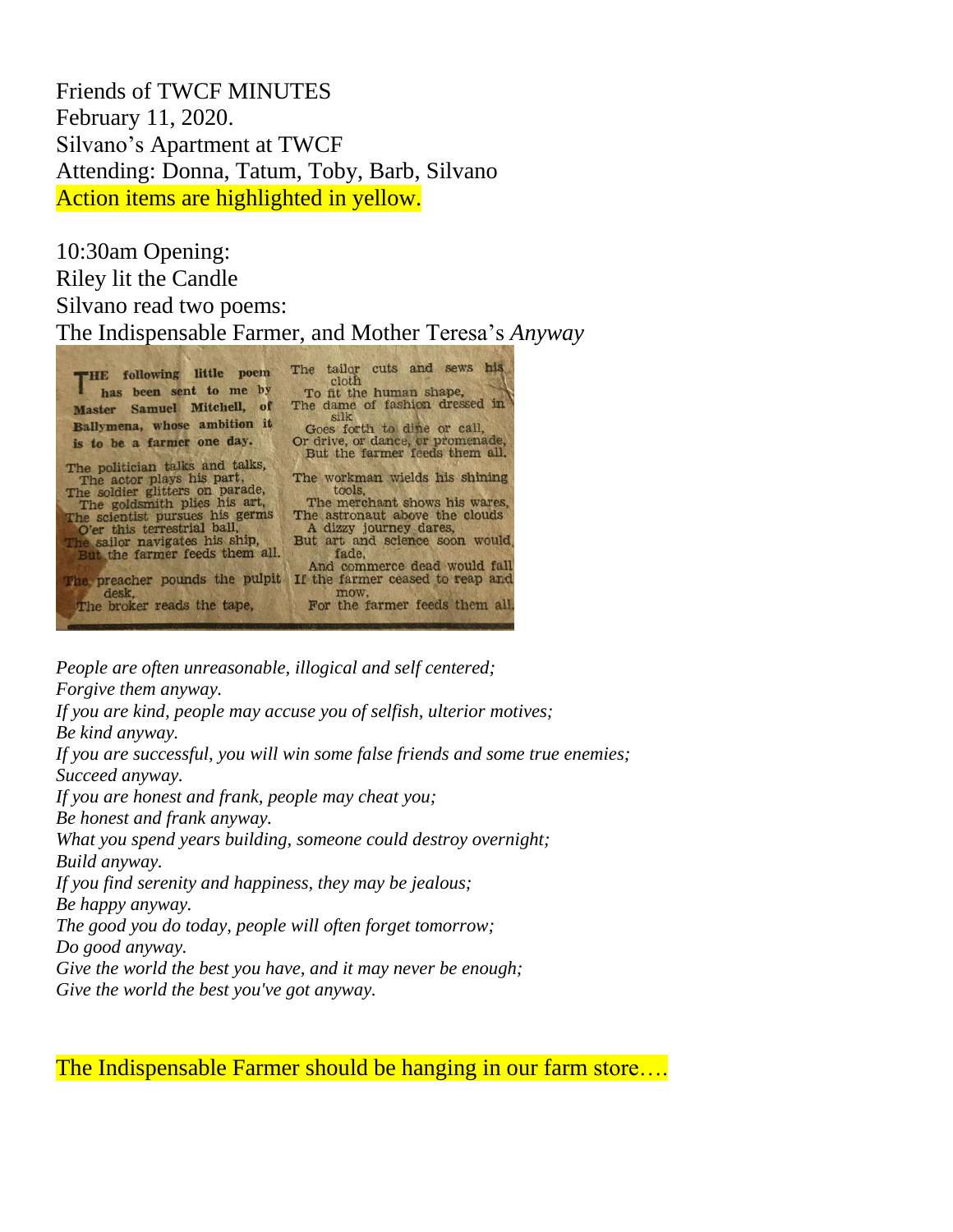Silvano presented his report:

- He will be going to Italy week after next, for one week, to visit his father who is in poor health. He hasn't been to Italy for 25 years. He's going with Rosie who organized the trip. Alayna will be gone next week.
- The farm is now on 100% wind energy (Credo) and Silvano has a poster to hang in the farm store.
- There is a new notice on the milk fridge reminding everyone that 'raw milk is not pasteurized' and will contain the potentially dangerous organisms that pasteurization removes.
- Dane and Maija milk the cows every Thursday and Fri, which enables Silvano to sleep until 6:30 rather than 4:30. They are paid a pittance for this and sometimes don't show up. When they do show up, everything runs smoothly – they are a valuable asset – so we should pay them enough that they show up every time! (When Dane resigned didn't want any pay at all, he only wanted milk, eggs, and BD preps. Silvano and Benjamin recommended he receive full pay in recognition of his time with the farm, but the BOD decided on ½ pay. Starting in March, Dane and Maija will milk once a week (Sunday) in return for milk, eggs, and BD preps.)
- Both Dane and Jacob would be valuable stand-ins when either Silvano or Elad need time off. During haying season, the herdsman needs help more than 1 time per week! Silvano recommends we keep the adverts alive until we find additional apprentices. Elad especially will need more than one! We need younger farmers!
- Alayna had some free time this week so Silvano asked her to start making potting soil.
- Silvano had originally asked that his compensation include rent. The apartment used to generate \$1200/month in rent. Before Dane hooked up with Maija they were each going to pay \$400 and share the apartment. Now, Silvano pays \$500/mo and TWCF absorbs the rest.
- Health insurance for Silvano would cost  $$9000/year!$  He cannot afford that! We must get the members to pass a fair budget!
- On the good side, Silvano helped unload one of the café's deliveries and noticed that some of their ingredients – rice and flour – are now organic. He had a short conversation with Sandy who did not want to spend an extra \$4000 on butter. He again suggested they provide two totally organic options for each meal (breakfast, lunch, dinner) for those who want it. That would show them what their customers truly want. We need to continue to pressure the cafe to change. I just checked their menu and the only organic ingredient listed is chicken.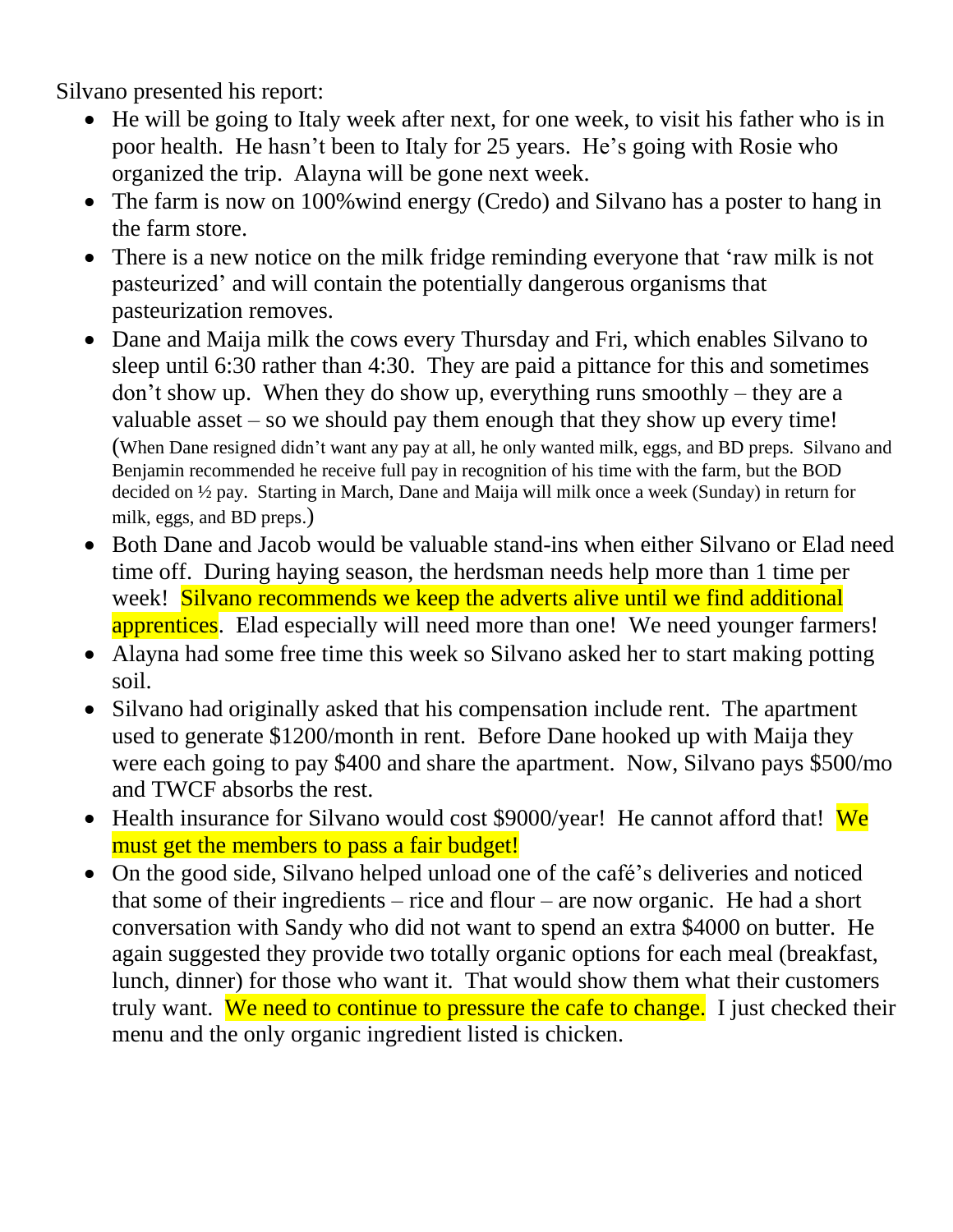When I asked Silvano to describe his day he says he gets up at 4:30 and starts work at 5:15. He gets no snow days or sick days. Milking the cows is the easiest part of his day. The hard part is feeding, bedding, cleaning and collecting manure. And haying! When Silvano gets back from Italy, **Barb will ask Alayna to document the day with photos to** share with the members.

We asked when the new apprentice, Trey, would be starting and Silvano thought it was the end of March. Tatum asked whether anyone had asked Trey what was the best way to communicate with him (he seemed to prefer communicating with Alayna over Silvano or Elad) so **Donna will broach the subject with him.** Once Trey starts, we need to create a profile for him on the farm website.

Barb asked Silvano why he left Italy, since all the glyphosate-free grain sold by Healthy Traditions comes from there, and he explained that 20 years ago the EU banned one pesticide that's still in use in the US, as well as glyphosate. He also said that in Europe, a manufacturer has to prove their product is safe, whereas in the US they have to prove it's not safe.

The new egg signs in the farm store were made by Silvano! They have not tested the new grain for pesticide residue so Toby will dowse it. (She told me everything tested 'green' except for one grain and some eggs that tested blue/green!) One reason the farm left "Bob" is that he retired and passed his business on to someone else, and we do not know what the new owner's philosophy is regarding pesticide use. Bob *did* use some pesticides, small amounts in some areas. Certified organic also allows over 100 chemicals but, it's our only option. Of the two farms available, the one in Vermont was deemed unacceptable based on their reputation with other local farmers so we went with the one in Maine.

Tatum presented her idea for using the money we earned from selling t-shirts: she'd like to build a picnic table under the oak tree by the apprentice house for farm members to use. If it's build into the hill, with a short side and a tall side, children can easily sit on the short side. She'd like it to be handmade with a live edge. Silvano said it would be easy to build. Tatum will source the wood, starting with the place where Silvano got the wood for the loafing shed roof. The new table will represent UBUNTU – we are human because of other humans. The bench will encourage interaction, especially on those days when the café is closed.

Silvano thought we could organize pizza days/nights on those days the café is closed….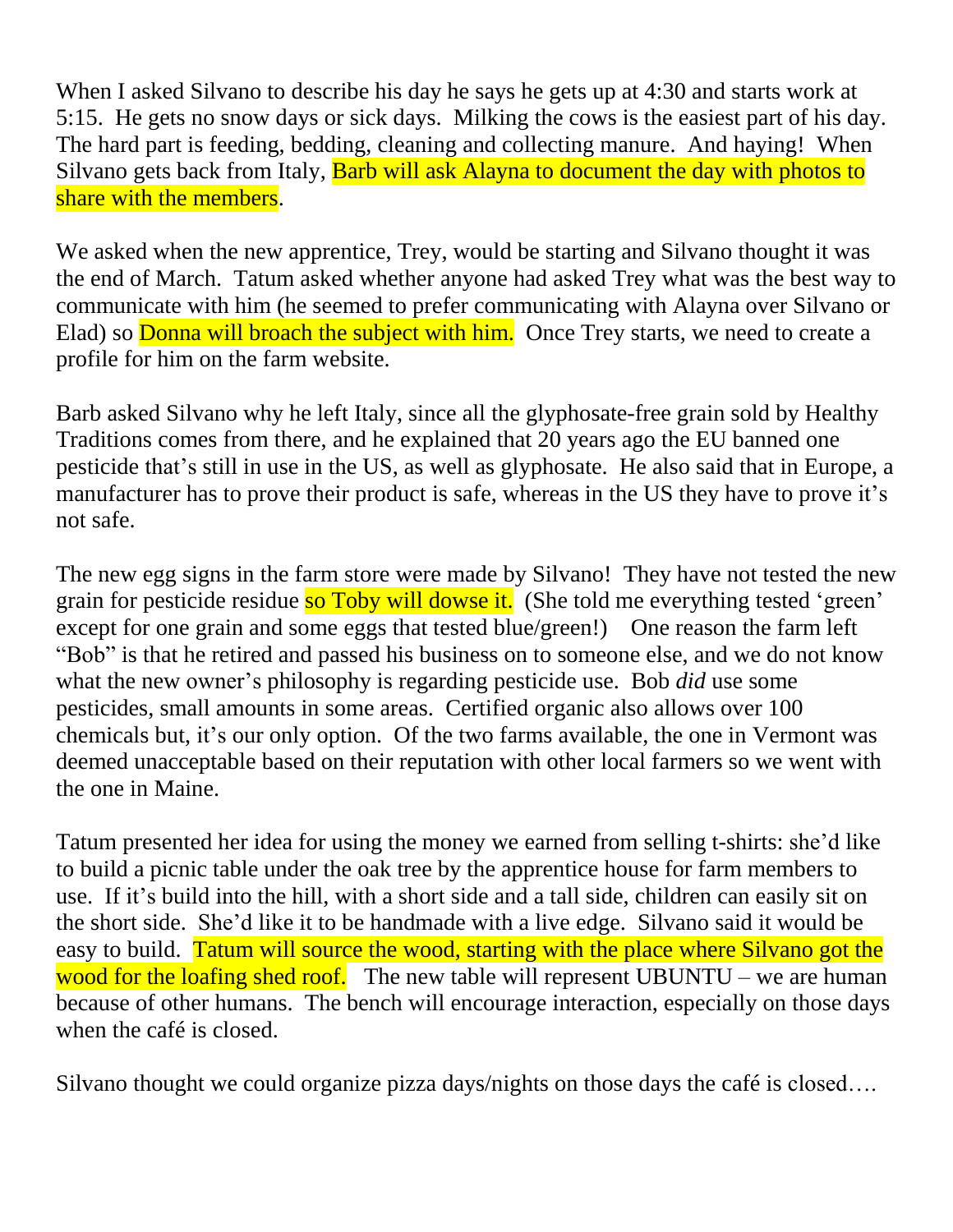Regarding t-shirts for the pledge meeting, Tatum says there isn't time to pull an order together. We will shoot to have order forms available for the pledge meeting, and will include a 'coloring sheet' of Rosie's cow design.

Tatum asked Silvano whether he wanted Bee Hotels in his fields and he thought they were a good idea (he said he only builds single family houses, to which Tatum responded that we would build a Bee Village of single family homes!) At this point a large delivery truck pulled up and Silvano had to leave. We need to insure he understands that WE will build the houses, not him. We just need permission from the farmers to place them around the pastures and fields. Tatum will compose a letter asking for permission.

Our next topic was our acronym, FOTFA. We have found that in practice, it's too hard to say, "Friends" so we are reverting to FOTFA.

Barb presented a synopsis of her conversation with Brian and we discussed those parts of the proposed budget she was confused by. We still don't understand why the payment to ECF was increased by \$6000 this year. **Barb will get clarification at the next board** meeting. Everyone agrees we must educate our members on the need to raise the pledge amount *at least \$40*, preferably more. Toby shared that she will be refinancing her house and using part of the savings to increase her pledge with is already more than the average. This is a GREAT example of the changes people can make to enable them to give the farm more! Donna reminded us that we need to encourage people to remember the farm in their will.

We all agree we need a way to contact members without getting approval from the board. Barb will broach the subject at the next board meeting.

Toby shared that she will be resigning from the ECF. We hope they'll find another woman to replace her. Neither Barb nor Tatum is interested.

Before we closed, we decided we would plan a small party for Dane to thank him for the years he gave to the farm. Donna will talk to the apprentices about holding a potluck in the apprentice house, and whether there is anything they know of that Dane and Maija could use in their new yurt.